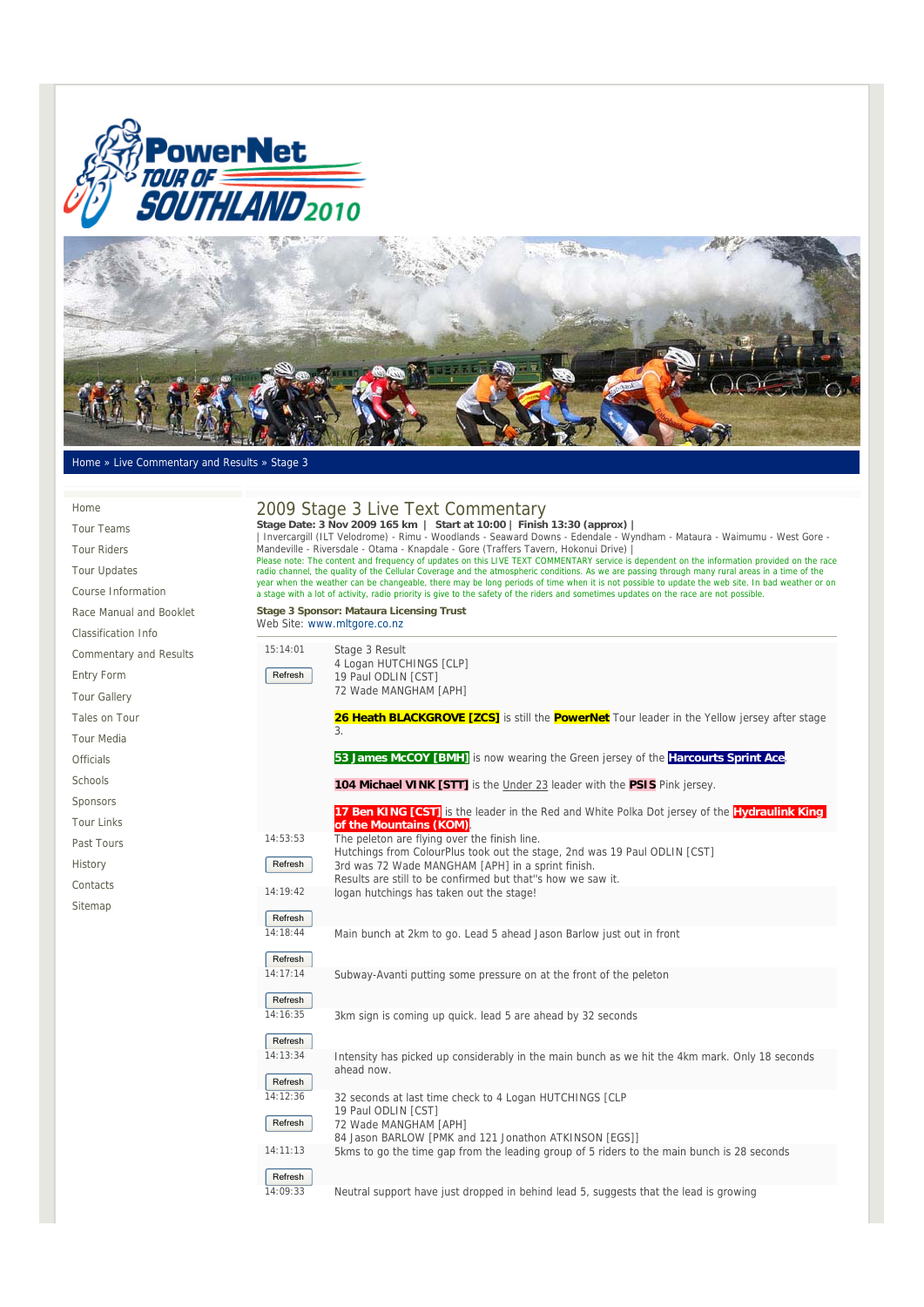| Refresh             |                                                                                                                                                                                        |
|---------------------|----------------------------------------------------------------------------------------------------------------------------------------------------------------------------------------|
| 14:09:04            | its getting close less than 10km in it. Lead is now 28seconds. the lead is growing will it come down to                                                                                |
| Refresh             | a sprint from the remaining 5?                                                                                                                                                         |
|                     | 4 Logan HUTCHINGS [CLP<br>19 Paul ODLIN [CST]                                                                                                                                          |
|                     | 72 Wade MANGHAM [APH]                                                                                                                                                                  |
| 14:06:46            | 84 Jason BARLOW [PMK and 121 Jonathon ATKINSON [EGS]]<br>4 Logan HUTCHINGS [CLP                                                                                                        |
|                     | 19 Paul ODLIN [CST]                                                                                                                                                                    |
| Refresh             | 72 Wade MANGHAM [APH]<br>84 Jason BARLOW [PMK21 and Jonathon ATKINSON [EGS]] have an 18second lead with 10km to go.                                                                    |
| 14:05:11            | Some big picks coming through on textswill it be Godfrey for Subway-Avanti, Will Bauer power                                                                                           |
| Refresh             | through or will the Team pursuit boys make a break for it on the finish line straight?                                                                                                 |
| 14:02:34            | gap is only 14 seconds as riders cross the 15km to go mark. looks like its going to be a big bunch                                                                                     |
| Refresh             | finish. 4 Logan HUTCHINGS [CLP] 19 Paul ODLIN [CST] and Jonathon Atkinson have just caught and<br>passed McCoy.                                                                        |
|                     | McCoy looks tired and that might be his day over.                                                                                                                                      |
| 13:59:32            | 92 Kevin NICOL [JPM] about to be caught with 15km to go. McCoy still out on his own but the bunch<br>are breathing down his neck                                                       |
| Refresh             |                                                                                                                                                                                        |
| 13:58:11            | sorry mistake there should have been 92 Kevin NICOL [JPM] on the break                                                                                                                 |
| Refresh             |                                                                                                                                                                                        |
| 13:57:19            | Mccoy has 300m on 93 Greg KRAUSE [JPM] who is 150m ahead of the bunch.                                                                                                                 |
| Refresh             |                                                                                                                                                                                        |
| 13:56:09            | 145.0 km Carnaby Cars (Otama School) Sprint results                                                                                                                                    |
| Refresh             | 53 James McCOY [BMH                                                                                                                                                                    |
|                     | 17 Ben KING [CST]<br>28 Westley GOUGH [ZCS]                                                                                                                                            |
| 13:54:33            | 53 James McCOY [BMH] now out on his own. Ben King has been swallowed up by the bunch.                                                                                                  |
| Refresh             |                                                                                                                                                                                        |
| 13:53:05            | 20kms to go and the peleton are just 250m behind the leaders. The neutral cars and support vehicles                                                                                    |
| Refresh             | have been moved from between the peleton and leaders.<br>25 seconds gap.                                                                                                               |
| 13:51:29            | 53 James McCOY [BMH and 17 Ben King are in the lead at the final sprint with just over 20kms to go.                                                                                    |
| Refresh             | The leaders are 45 seconds in the lead but the peleton is coming fast.<br>15 Cody O"REILLY [BPC] and 16 Mark LANGLANDS [CST have been swallowed up by the peleton.                     |
| 13:47:51            | its all starting to happen with 25 kms to go                                                                                                                                           |
| Refresh             | The time gap from the leading group of 2 riders Ben King and James McCoy is 38 seconds to the<br>chasing bunch of riders Stefan ROTHE [JPM] has past                                   |
|                     | 15 Cody O"REILLY [BPC]                                                                                                                                                                 |
|                     | 16 Mark LANGLANDS [CST<br>but now about to be swallowed back up. Rothe went hard but it hasnt worked for him today.                                                                    |
| 13:41:31            | 139.2 km Stirling Sports Gore (Otama) Hill Climb results                                                                                                                               |
| Refresh             | 17 Ben KING [CST]                                                                                                                                                                      |
|                     | 53 James McCOY [BMH                                                                                                                                                                    |
|                     | 15 Cody O"REILLY [BPC]                                                                                                                                                                 |
| 13:37:40            | 95 Stefan ROTHE [JPM] has just broken away from the peleton 100m away<br>At the base of the Otama hill climb there is just over 25kms to go. The lead is 1 min 50 but the lead         |
|                     | four are starting to split with Ben King and James Mccoy 50m ahead of Langlands and O"Reilly                                                                                           |
| Refresh<br>13:32:31 | The zookeepers boys have just dropped off the front of the peleton for feeding and as a result the                                                                                     |
|                     | lead has been extended to 1 min 35.                                                                                                                                                    |
| Refresh<br>13:29:24 | 1 min at 5seconds is the time from the leaders to the peleton the lead is coming down. 30km to go                                                                                      |
|                     |                                                                                                                                                                                        |
| Refresh<br>13:27:24 | At 130kms the riders are approaching the penultimate sprint for the 3rd stage.                                                                                                         |
|                     | The riders will head out of Riversdale and back towards the finish line at Gore.                                                                                                       |
| Refresh             | 130.1 km Blue Diamond Riversdale Sprint Result                                                                                                                                         |
|                     | 53 James McCOY [BMH                                                                                                                                                                    |
|                     | 17 Ben KING [CST] and<br>16 Mark LANGLANDS [CST                                                                                                                                        |
|                     |                                                                                                                                                                                        |
|                     | Ben King has broken away from the other leaders and has about 30m on them.<br>Zookeepers-cycle surgery continue their work on the peleton with a couple of Southland Times riders      |
| 13:20:38            | now coming up to do some work.                                                                                                                                                         |
|                     | Beautiful scenary with green fields and white snow capped mountains. If it wasnt for those winds<br>yesterday the riders would be starting to think that this really is a summer tour. |
| Refresh             |                                                                                                                                                                                        |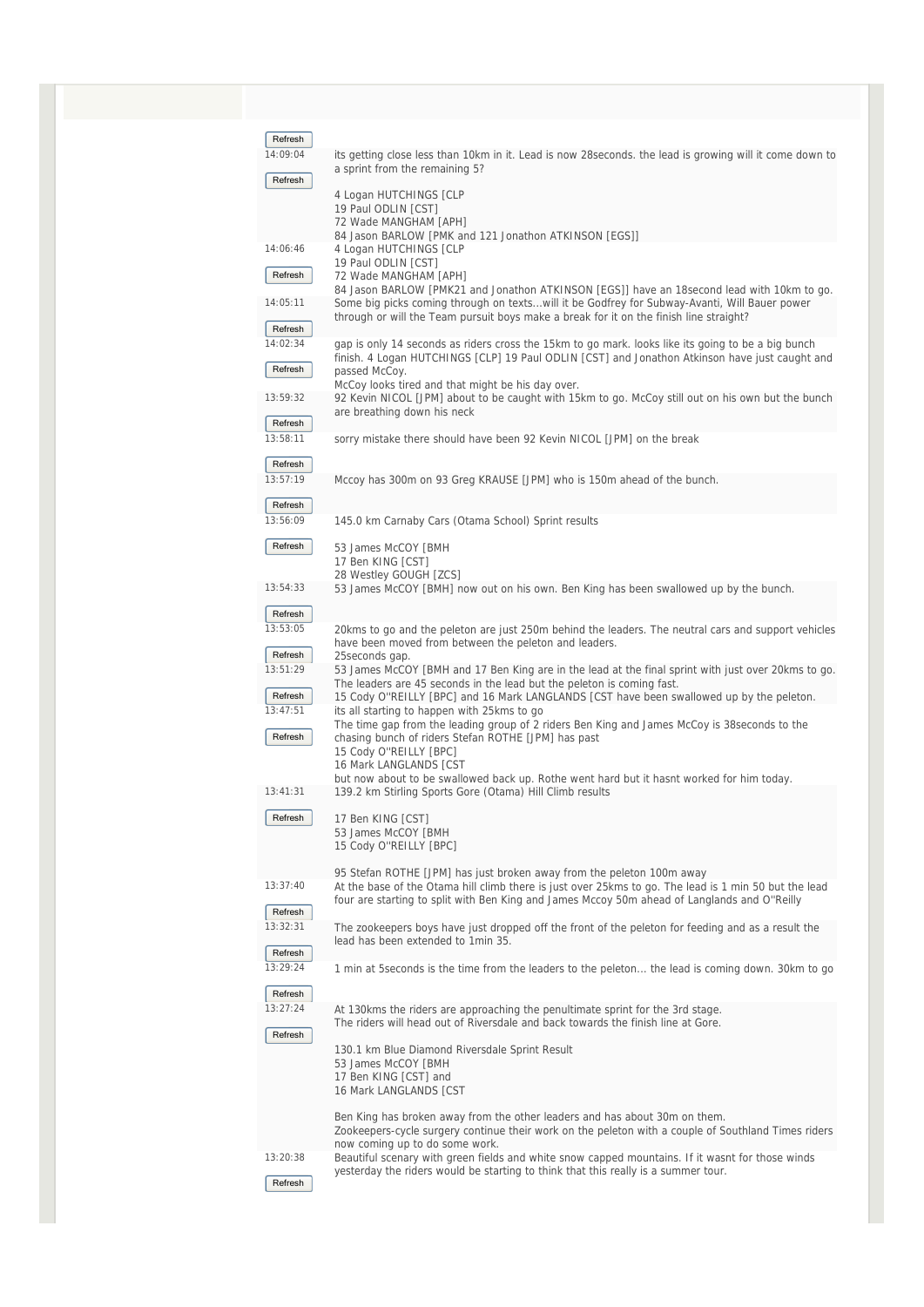| Web Design by Flatout © 2009 |                     |                                                                                                                                                                                                                                                                                                                                                                                                                                                                                                         |
|------------------------------|---------------------|---------------------------------------------------------------------------------------------------------------------------------------------------------------------------------------------------------------------------------------------------------------------------------------------------------------------------------------------------------------------------------------------------------------------------------------------------------------------------------------------------------|
|                              |                     | The lead is at 1minute 20 seconds as we approach the 130km mark. It"s 3km to Riversdale and it"s a<br>gentle downhill all of the way.                                                                                                                                                                                                                                                                                                                                                                   |
| Southland.                   | 13:17:36            | Zookeepers-Cycle Surgery are keeping the acid on with Share the Road also starting to feature near<br>the front. Jack Bauer (share the road) winner of Stage 2 said yesterday that he wants to keep                                                                                                                                                                                                                                                                                                     |
|                              | Refresh             | pushing for a good GC and judging on his ride yesterday he could be strong enough to take out<br>another stage.                                                                                                                                                                                                                                                                                                                                                                                         |
|                              | 13:14:01            | The lead is coming down steadily. At approx 125km the lead is just 1min 35. 40kms of racing to go<br>and the excitement is building                                                                                                                                                                                                                                                                                                                                                                     |
|                              | Refresh             |                                                                                                                                                                                                                                                                                                                                                                                                                                                                                                         |
|                              | 13:12:25            | Ive just been informed we are nearing the 1st home of whiskey in NZ. The Hokonui ranges was the<br>first place that whiskey was made in NZ. Perhaps not 100% legal when it was made but a famous                                                                                                                                                                                                                                                                                                        |
|                              | Refresh<br>13:08:50 | whiskey all the same.<br>Results of the 118.5 km Andrews Transport Hill Climb (Mandeville / Kingston Crossing Road)                                                                                                                                                                                                                                                                                                                                                                                     |
|                              | Refresh             | 17 Ben KING [CST]<br>16 Mark LANGLANDS [CST                                                                                                                                                                                                                                                                                                                                                                                                                                                             |
|                              |                     | 53 James McCOY [BMH                                                                                                                                                                                                                                                                                                                                                                                                                                                                                     |
|                              | 13:07:44            | coming into the 118km mark the lead is 1.55 and we are fast approaching the final hill climb of the<br>stage. Its a short climb but gets sharper as the hill goes on.                                                                                                                                                                                                                                                                                                                                   |
|                              | Refresh             | There will be a few riders starting to feel jaded now after a tough day yesterday and the sun today<br>will be starting to zap them of energy if they are not hydrating themselves.                                                                                                                                                                                                                                                                                                                     |
|                              | 13:00:28            | Zookeepers-Cycle Surgery are still up the front of the peleton but the yellow and gold of Subway-<br>Avanti is starting to become more prominantwill this be the start of Gordy"s crusade for tour no 3?                                                                                                                                                                                                                                                                                                |
|                              | Refresh<br>12:58:08 | at 111 kms with 54 km to go the lead four are out in front by exactly 2 minutes.                                                                                                                                                                                                                                                                                                                                                                                                                        |
|                              | Refresh             |                                                                                                                                                                                                                                                                                                                                                                                                                                                                                                         |
|                              | 12:51:28            | Sprint results                                                                                                                                                                                                                                                                                                                                                                                                                                                                                          |
|                              | Refresh             | 96.4 km Hokonui Haulage (West Gore School) Sprint<br>15 Cody O"REILLY [BPC]<br>16 Mark LANGLANDS [CST<br>53 James McCOY [BMH                                                                                                                                                                                                                                                                                                                                                                            |
|                              |                     | 97.2 km Churchys Meat Sprint *Bonus<br>15 Cody O"REILLY [BPC]<br>53 James McCOY [BMH<br>16 Mark LANGLANDS [CST                                                                                                                                                                                                                                                                                                                                                                                          |
|                              | 12:49:16<br>Refresh | now just under 65kms to go in the race. Riders head out of Gore towards Riversdale. The leaders<br>have now been away for 60 odd kms nearly 70kms and they have a time gap of 2minutes and 5<br>seconds over the peleton. No news of break aways from the peleton, will anyone make the move or<br>will they wait for the lead riders to be caught? The word from former Tour rider Graeme Atkinson is<br>that the peleton will catch them and that conditions are too good for any breaks to get away. |
|                              |                     | Results from the 98.4 km Hokonui Gold Radio (Broughton Street) Hill Climb<br>17 Ben KING [CST] 15 Cody O"REILLY [BPC] and 16 Mark LANGLANDS [CST                                                                                                                                                                                                                                                                                                                                                        |
|                              | 12:39:18<br>Refresh | At the 96km mark we have just passed the Oceania Road finish line stretch in Gore. The Oceania<br>road and track champs will be taking place next week at the ILT velodrome and the road race in Gore<br>(Nov 11-15th) All information regarding the Oceanias will be on www.bikenz.org.nz or<br>www.ridestrong.org.nz                                                                                                                                                                                  |
|                              |                     | Lead is 2min 10<br>53 James McCOY [BMH<br>15 Cody O"REILLY [BPC]<br>16 Mark LANGLANDS [CST and 17 Ben KING [CST]                                                                                                                                                                                                                                                                                                                                                                                        |
|                              | 12:32:31            | Reports are that Zookeepers-Cycle Surgery continue to do the hard work in the peleton.<br>just on 70kms remaining and the lead is at 2min 30. The peleton are starting to string out and put                                                                                                                                                                                                                                                                                                            |
|                              | Refresh             | the pressure on. The yellow jersey is a couple of wheels of the front tucked in nice and close.                                                                                                                                                                                                                                                                                                                                                                                                         |
|                              | 12:26:37<br>Refresh | after 85km the lead is 2 min 40 to<br>53 James McCOY [BMH<br>15 Cody O"REILLY [BPC]                                                                                                                                                                                                                                                                                                                                                                                                                     |
|                              | 12:23:07            | 16 Mark LANGLANDS [CST and 17 Ben KING [CST]<br>the word is the ZCS - Zookeepers Cycle Surgery team are doing a lot of the grunt work at the front of                                                                                                                                                                                                                                                                                                                                                   |
|                              | Refresh             | the peleton, those boys will be doing everything they can to keep Heath Blackgrove in the yellow<br>PowerNet tour leaders jersey                                                                                                                                                                                                                                                                                                                                                                        |
|                              |                     |                                                                                                                                                                                                                                                                                                                                                                                                                                                                                                         |
|                              | 12:19:08            | Big hello to all of the supporters following the commentary. we are sure your boss will understand a<br>quiet day on the work front (sounds like a tui ad)                                                                                                                                                                                                                                                                                                                                              |
|                              | Refresh<br>12:17:39 | at the 80km mark riders have just reached the top of the hill climb they now head towards Gore with                                                                                                                                                                                                                                                                                                                                                                                                     |
|                              | Refresh<br>12:14:39 | a 2minutes 55 lead. The gap is tightening as we fast approach the half way mark in the stage.<br>Tour leader on the road is currently 17 Ben KING [CST] he is 46 seconds ahead of yellow jersey                                                                                                                                                                                                                                                                                                         |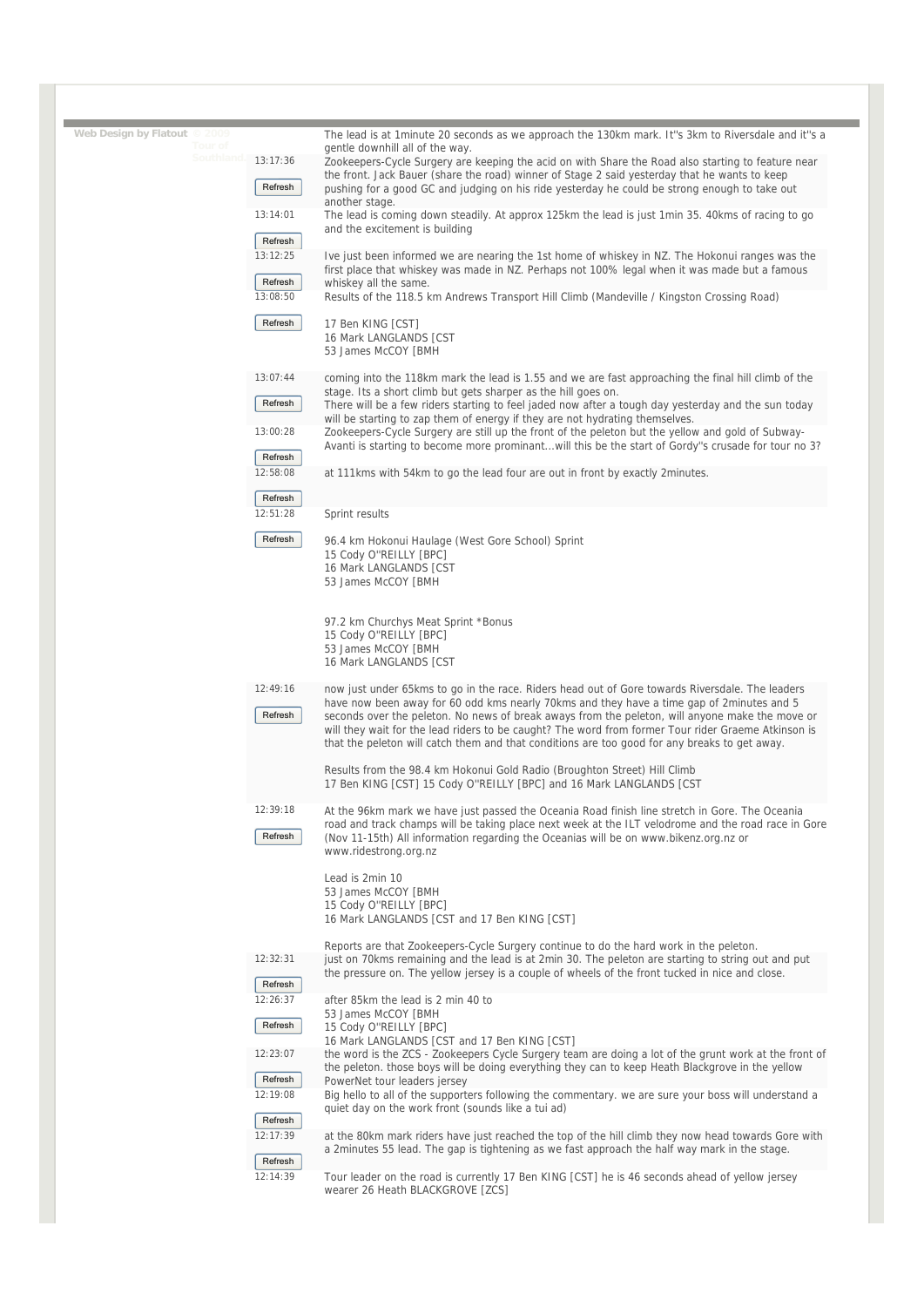|                                                                                 | Refresh  |                                                                                                                                                                                                           |
|---------------------------------------------------------------------------------|----------|-----------------------------------------------------------------------------------------------------------------------------------------------------------------------------------------------------------|
| Home   Sponsors   Course Information<br>Commentary and Results   Tour Teams     | 12:11:04 | riders have just turned into the wind and riding towards Waimumu hill thats a tough combination, at<br>78km lead is down to 3minutes 10 seconds                                                           |
| Classification Info   Tour Riders   Tour<br>Competitions   Tour Media   Schools | Refresh  | Results of the 75.7 km Falls Hotel Mataura Sprint                                                                                                                                                         |
| Race Manual and Booklet   Officials  <br>Tour Gallery   Tour Links   Past Tours |          | 53 James McCOY [BMH                                                                                                                                                                                       |
| History   Contacts   Sitemap                                                    |          | 15 Cody O"REILLY [BPC]<br>16 Mark LANGLANDS [CST                                                                                                                                                          |
|                                                                                 | 12:07:03 | At 75 kms the lead riders are working well together but the gap is lowering now 3 mins 35 we are                                                                                                          |
|                                                                                 | Refresh  | approaching the Waimumu hill. It"s approx 10km away and approx 1km in length. the hill may be the<br>chance for the peleton to pull the leaders back.                                                     |
|                                                                                 | 11:59:30 | After approx 70 km race distance the lead four 53 James McCOY [BMH 15 Cody O"REILLY [BPC] 17                                                                                                              |
|                                                                                 | Refresh  | Ben KING [CST] 16 Mark LANGLANDS [CST] are ahead by a time check of 4mins 30.                                                                                                                             |
|                                                                                 | 11:53:53 | We are not quite half way through the stage so still time for the riders to be caught but will they?<br>Its been a tough tour so far for the WMP - Wintons Middle Pub. The team is down to 2 riders after |
|                                                                                 | Refresh  | yesterdays crash and an early crash this morning.<br>Riders remaining for the team are                                                                                                                    |
|                                                                                 |          | 98 Thomas HUBBARD [WMP]<br>100 David AYRE [WMP]                                                                                                                                                           |
|                                                                                 | 11:41:34 |                                                                                                                                                                                                           |
|                                                                                 | Refresh  | Lead four starting to grow their lead as we enter Wyndham. Lead is 3minutes 27<br>seconds                                                                                                                 |
|                                                                                 |          | 53 James McCOY [BMH                                                                                                                                                                                       |
|                                                                                 |          | 15 Cody O"REILLY [BPC]<br>17 Ben KING [CST]                                                                                                                                                               |
|                                                                                 |          | 16 Mark LANGLANDS [CST]                                                                                                                                                                                   |
|                                                                                 |          | Rider 36 Tyler LOCKE [NMS] has just withdrawn from the race                                                                                                                                               |
|                                                                                 | 11:39:07 | Sprint Update:                                                                                                                                                                                            |
|                                                                                 | Refresh  | 1.1 km Parkside Panels Ltd Sprint                                                                                                                                                                         |
|                                                                                 |          | 59 David TREACEY [CRS]<br>75 Patrick BEVIN [APH]                                                                                                                                                          |
|                                                                                 |          | 46 Samuel WHITMITZ [TTT]                                                                                                                                                                                  |
|                                                                                 |          | 1.7 km Gorton Auto Electricians Sprint                                                                                                                                                                    |
|                                                                                 |          | 75 Patrick BEVIN [APH]<br>6 Gordon McCAULEY [SWA]                                                                                                                                                         |
|                                                                                 |          | 48 Latham CROFT [TTT]                                                                                                                                                                                     |
|                                                                                 |          | 2.4 km Bowmont Wholesale Meats Sprint                                                                                                                                                                     |
|                                                                                 |          | 75 Patrick BEVIN [APH]<br>109 Alex RAY [BCV]                                                                                                                                                              |
|                                                                                 |          | 48 Latham CROFT [TTT]                                                                                                                                                                                     |
|                                                                                 |          | 3.4 km Deep South Ice Cream (Verdon College) Sprint                                                                                                                                                       |
|                                                                                 |          |                                                                                                                                                                                                           |
|                                                                                 |          | 12.7 km Woodland Motors (Rimu School) Sprint<br>71 Aaron STRONG [APH]                                                                                                                                     |
|                                                                                 |          | 73 Mike NORTHEY [APH]                                                                                                                                                                                     |
|                                                                                 |          | 51 Daniel BARRY [BMH]                                                                                                                                                                                     |
|                                                                                 |          |                                                                                                                                                                                                           |
|                                                                                 |          | 22.5 km Woodlands Tavern (Woodlands School) Sprint<br>76 Karl MURRAY [STR]                                                                                                                                |
|                                                                                 |          | 18 Brad HALL [CST]                                                                                                                                                                                        |
|                                                                                 |          | 61 Jeremy YATES [TEP]                                                                                                                                                                                     |
|                                                                                 |          | 29.7 km Blue Sky Meats (Nz) Ltd Sprint<br>75 Patrick BEVIN [APH]                                                                                                                                          |
|                                                                                 |          | 91 Michael OLHEISER [JPM                                                                                                                                                                                  |
|                                                                                 |          | 20 Douglas REPACHOLI [CST]                                                                                                                                                                                |
|                                                                                 |          | 43.2 km Edendale Butchery (Seaward Downs Preschool) Sprint                                                                                                                                                |
|                                                                                 |          | 15 Cody O"REILLY [BPC]                                                                                                                                                                                    |
|                                                                                 |          | 17 Ben KING [CST]<br>53 James McCOY [BMH                                                                                                                                                                  |
|                                                                                 |          | 51.3 km Edendale Dairy Sprint                                                                                                                                                                             |
|                                                                                 |          | 53 James McCOY [BMH                                                                                                                                                                                       |
|                                                                                 |          | 15 Cody O"REILLY [BPC]<br>17 Ben KING [CST]                                                                                                                                                               |
|                                                                                 | 11:31:10 | It"s better than Europe, we have just passed a beautiful paddock full of tulips.                                                                                                                          |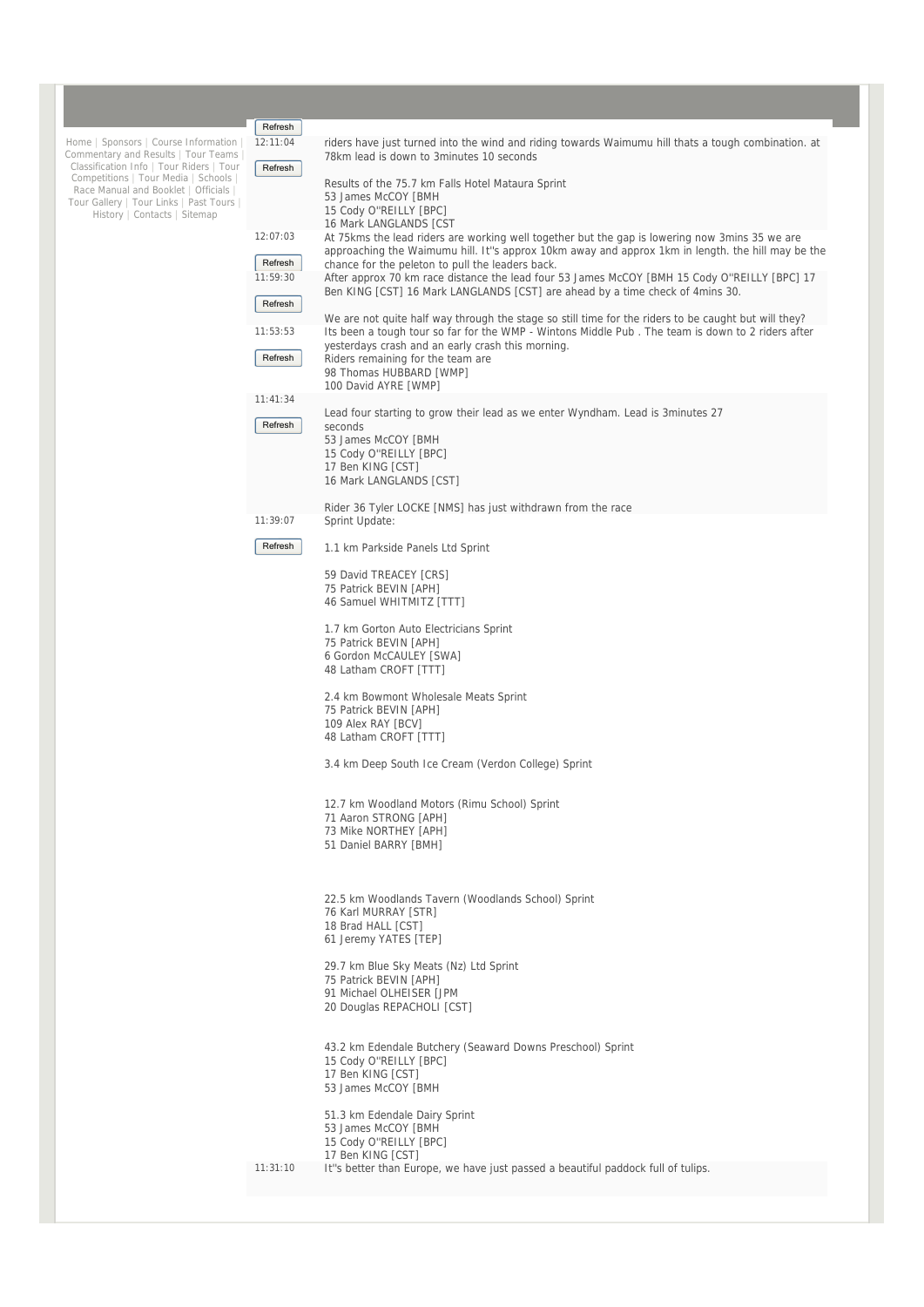| Refresh                         | Results of the 43.2 km Edendale Butchery (Seaward Downs Preschool) sprint are                                                                                                                                                                                                                                                                                                                                                                |
|---------------------------------|----------------------------------------------------------------------------------------------------------------------------------------------------------------------------------------------------------------------------------------------------------------------------------------------------------------------------------------------------------------------------------------------------------------------------------------------|
|                                 |                                                                                                                                                                                                                                                                                                                                                                                                                                              |
|                                 | 15 Cody O"REILLY [BPC]<br>17 Ben KING [CST]<br>53 James McCOY [BMH]                                                                                                                                                                                                                                                                                                                                                                          |
| 11:27:37<br>Refresh<br>11:21:05 | Big shout out to the team at BikeNZ this morning working hard. Lots of work has been done recently<br>trying to promote the 1.5m campaign to make it safer for all of us cyclists out there on our roads.<br>Check out www.ridestrong.org.nz for more information and your chance to sign the petition.<br>lead now 24 seconds in most promising break of the day. Approaching 43.2 km Edendale Butchery<br>(Seaward Downs Preschool) Sprint |
| Refresh                         | Riders in the lead are<br>53 James McCOY [BMH]<br>17 Ben KING [CST]<br>16 Mark LANGLANDS [CST]<br>15 Cody O"REILLY [BPC]<br>Riders are heading on a slight down hill with a tailwind                                                                                                                                                                                                                                                         |
| 11:18:19<br>Refresh             | rider no 43 Dylan NEWELL [TPT] has just withdrawn from the race.<br>4 new riders out in front with approx 200m lead or 15 seconds after around 40kms                                                                                                                                                                                                                                                                                         |
|                                 | 53 James McCOY [BMH]<br>17 Ben KING [CST]<br>16 Mark LANGLANDS [CST]<br>15 Cody O"REILLY [BPC]                                                                                                                                                                                                                                                                                                                                               |
| 11:10:48<br>Refresh             | 4 riders in front only about 50m in front a 10second lead. 3 riders 10-15m off the peleton trying to<br>catch them.<br>20 Douglas REPACHOLI [CST]<br>44 Joshua CHUGG [TPT]<br>75 Patrick BEVIN [APH]<br>91 Michael OLHEISER [JPM]                                                                                                                                                                                                            |
| 11:06:38                        | Just coming up to the 29.7 km Blue Sky Meats (Nz) Ltd Sprint 2 riders about 50m off the front going<br>for the sprint.                                                                                                                                                                                                                                                                                                                       |
| Refresh<br>10:59:53             | 75 Patrick BEVIN [APH] just pipped 91 Michael OLHEISER [JPM] for the sprint with 20 Douglas<br>REPACHOLI [CST] taking out 3rd<br>91 Michael OLHEISER [JPM] lead is out to 200m after 23km. Chasing riders have been pulled back in                                                                                                                                                                                                           |
| Refresh                         | by the peleton.                                                                                                                                                                                                                                                                                                                                                                                                                              |
| 10:58:26<br>Refresh             | 91 Michael OLHEISER [JPM] on his own 40m ahead with 2 chasing riders. The most promising move<br>of the day so far.                                                                                                                                                                                                                                                                                                                          |
| 10:55:16<br>Refresh             | A lot trying for breaks but none are getting away at this stage.<br>Praties rider just snuck off the front on his own but looking like he will be caught. Riders are now<br>heading towards Woodlands on a long rolling straight.<br>Lots of fresh snow on the Takitimu mountains in front of us, beautiful setting today for the stage.                                                                                                     |
| 10:45:43<br>Refresh             | Group of riders starting to try and break off the main bunch. Alot of action and the peleton are<br>working hard to shut it down.                                                                                                                                                                                                                                                                                                            |
| 10:40:38                        | Just coming up to 12.7 km mark Woodland Motors (Rimu School) Sprint                                                                                                                                                                                                                                                                                                                                                                          |
| Refresh                         | <b>Sprint Results</b>                                                                                                                                                                                                                                                                                                                                                                                                                        |
|                                 | 1.1 km Parkside Panels Ltd Sprint<br>75 Patrick BEVIN [APH]<br>76 Karl MURRAY [STR]<br>40 Corey FARRELL [NMS]                                                                                                                                                                                                                                                                                                                                |
|                                 | 1.7 km Gorton Auto Electricians Sprint<br>75 Patrick BEVIN [APH]<br>8 Eric DROWER [SWA]<br>48 Latham CROFT [TTT]                                                                                                                                                                                                                                                                                                                             |
|                                 | 2.4 km Bowmont Wholesale Meats Sprint                                                                                                                                                                                                                                                                                                                                                                                                        |
| 10:36:25                        | 75 Patrick BEVIN [APH]<br>Early riders away no 41 Kyle MARWOOD [TPT] and no 8 Eric DROWER [SWA]                                                                                                                                                                                                                                                                                                                                              |
| Refresh                         | Peleton not far behind so likely to come back together again.                                                                                                                                                                                                                                                                                                                                                                                |
| 10:36:53                        | 97 Alan WILLIAMS [WMP] just been confirmed as a DNF.                                                                                                                                                                                                                                                                                                                                                                                         |
| Refresh<br>10:31:34             | A couple of technical twists and turns at the start to test the riders.                                                                                                                                                                                                                                                                                                                                                                      |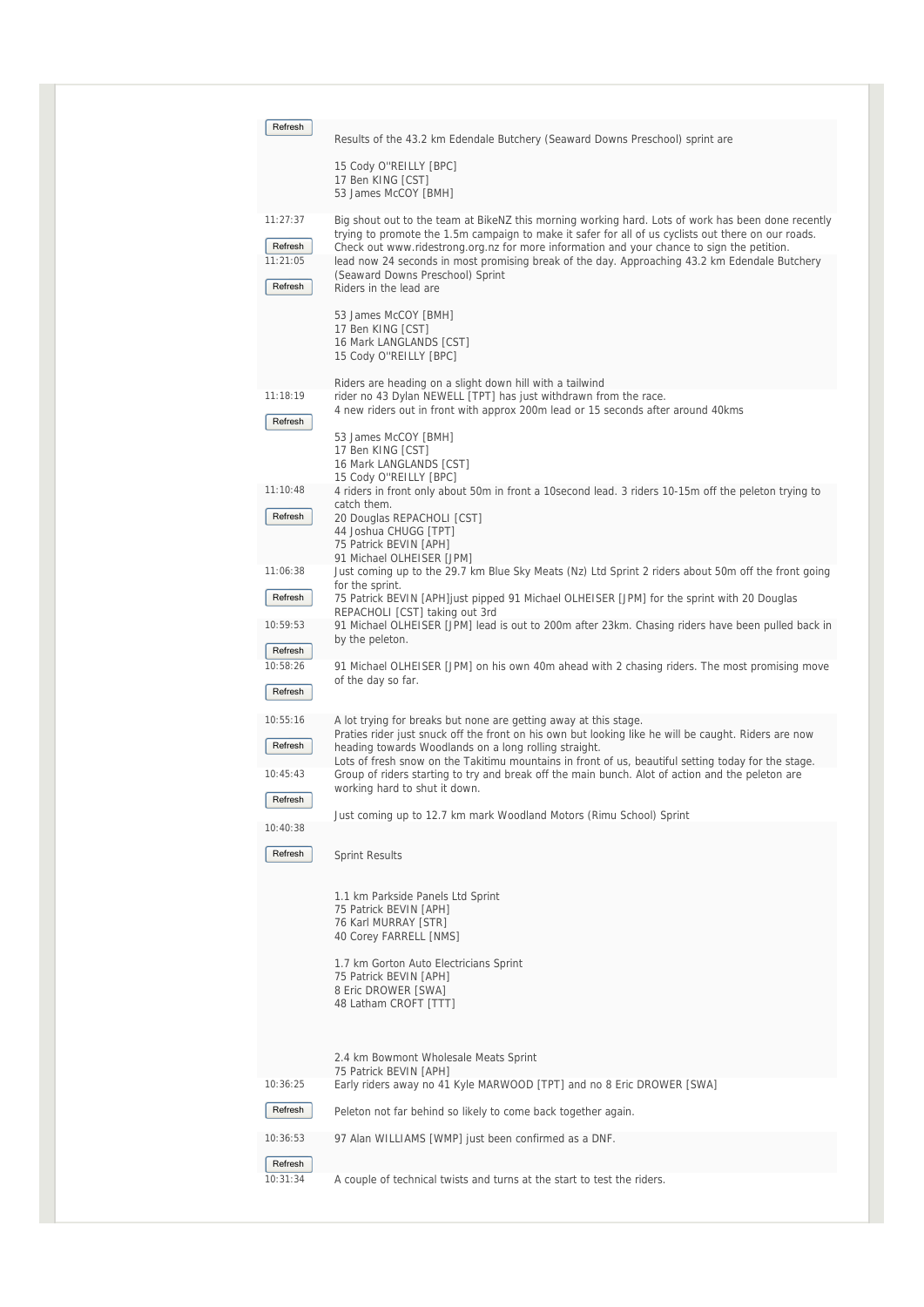| Refresh                        | One rider clear 75 Patrick BEVIN [APH] took out sprint no 1                                                                                                                                                                                                                                                                                                                                                                                                               |
|--------------------------------|---------------------------------------------------------------------------------------------------------------------------------------------------------------------------------------------------------------------------------------------------------------------------------------------------------------------------------------------------------------------------------------------------------------------------------------------------------------------------|
| 10:29:19                       | Riders are now racing. Sprints will be coming thick and fast over the first 4kms.                                                                                                                                                                                                                                                                                                                                                                                         |
| Refresh<br>10:21:35<br>Refresh | The riders are making their way through the streets of Invercargill. There are schools kids lining the<br>streets waving flags and cheering like you wouldn"t believe. Great community support down here.                                                                                                                                                                                                                                                                 |
| 10:11:19<br>Refresh            | Riders are on the road ready for stage 3. There will be a Neutralised start with racing starting outside<br>Southland Girls High School                                                                                                                                                                                                                                                                                                                                   |
| 09:58:54<br>Refresh            | Racing about to get underway from the ILT Velodrome. The wind is starting to pick up but certainly a<br>lot calmer than yesterday!                                                                                                                                                                                                                                                                                                                                        |
| 22:53:35                       | 26 Heath BLACKGROVE [ZCS] is the PowerNet Tour leader in the Yellow jersey.                                                                                                                                                                                                                                                                                                                                                                                               |
| Refresh                        | 97 Alan WILLIAMS [WMP] is wearing the Green jersey of the Harcourts Sprint Ace leading<br>from                                                                                                                                                                                                                                                                                                                                                                            |
|                                | <b>104 Michael VINK [STT]</b> is the Under 23 leader with the PSIS Pink jersey.                                                                                                                                                                                                                                                                                                                                                                                           |
|                                | 80 Jack BAUER [STR] will wear the Red and White Polka Dot jersey of the Hydraulink King of<br>the Mountains (KOM).                                                                                                                                                                                                                                                                                                                                                        |
| 20:28:50                       | The following 11 riders did not finish stage 2 on Monday.                                                                                                                                                                                                                                                                                                                                                                                                                 |
| Refresh                        | Hayden ROULSTON (NZL) Colourplus<br>Sergio HERNANDEZ (USA) NOW - MS Society<br>Oliver HARDING-SHEATH (NZL) Titans Race Team<br>Brent DAWBER (NZL) Titans Race Team<br>James EARLY (NZL) Benchmark Homes<br>Ryan WILLS (NZL) Share The Road<br>Daniel WARREN (NZL) Placemakers<br>Seth RUBIN (USA) Jackson Plumbing<br>Cameron KARWOWSKI (NZL) The Southland Times<br>Dylan STEWART (NZL) Southern Institute of Technology<br>Lachlan SHANNON (NZL) South West Helicopters |
| 11:00:00                       | Hopefully there will be 114 riders at the start of stage 3.<br>Welcome to the LIVE TEXT Commentary for stage 3 in the 53rd PowerNet Tour of Southland.                                                                                                                                                                                                                                                                                                                    |
| Refresh                        | Commentary provided by Rachael Neutze from BikeNZ<br>This stage is sponsored by Mataura Licensing Trust                                                                                                                                                                                                                                                                                                                                                                   |
|                                | Stage 3 is 165km. The route is as follows: Invercargill (ILT Velodrome) - Rimu -<br>Woodlands - Seaward Downs - Edendale - Wyndham - Mataura - Waimumu - West Gore -<br>Mandeville - Riversdale - Otama - Knapdale - Gore (Traffers Tavern, Hokonui Drive)                                                                                                                                                                                                                |
|                                | <b>SPRINTS/KOM Hill Climbs</b>                                                                                                                                                                                                                                                                                                                                                                                                                                            |
|                                | 1.1km Parkside Panels Ltd Sprint<br>1.7km Gorton Auto Electricians Sprint                                                                                                                                                                                                                                                                                                                                                                                                 |
|                                | 2.4km Bowmont Wholesale Meats Sprint<br>3.4km Deep South Ice Cream Sprint (Verdon College)                                                                                                                                                                                                                                                                                                                                                                                |
|                                | 12.7km East Road Pets Sprint (Rimu School)<br>22.5km Woodlands Tavern Sprint (Woodlands School)                                                                                                                                                                                                                                                                                                                                                                           |
|                                | 29.7km Blue Sky Meats (NZ) Ltd Sprint<br>43.2km Edendale Butchery Sprint (Seaward Downs Preschool)                                                                                                                                                                                                                                                                                                                                                                        |
|                                | 51.3km Edendale Dairy Sprint<br>56.2km Rodgers Garage Wyndham Sprint (Schools)                                                                                                                                                                                                                                                                                                                                                                                            |
|                                | 57.2km J.B. & S.G. Price Ltd Wyndham Sprint *Bonus<br>75.7km Falls Hotel Mataura Sprint                                                                                                                                                                                                                                                                                                                                                                                   |
|                                | 80.6km Bell & Wyatt Hill Climb (Waimumu)                                                                                                                                                                                                                                                                                                                                                                                                                                  |
|                                | 96.4km Hokonui Haulage (West Gore School) Sprint<br>97.2km Churchy's Meat Sprint *Bonus                                                                                                                                                                                                                                                                                                                                                                                   |
|                                | 98.4km Hokonui Gold Radio (Broughton Street) Hill Climb<br>118.5km Andrews Transport Hill Climb (Mandeville/Kingston Crossing Road)                                                                                                                                                                                                                                                                                                                                       |
|                                | 130.1km Blue Diamond Riversdale Sprint                                                                                                                                                                                                                                                                                                                                                                                                                                    |
|                                | 139.2km Carnaby Cars Hill Climb (Otama)<br>145.0km Murray Thomas (Otama School) Sprint                                                                                                                                                                                                                                                                                                                                                                                    |
|                                | 166.9km Mataura Licensing Trust Stage Finish                                                                                                                                                                                                                                                                                                                                                                                                                              |
|                                | This TEXT COMMENTARY is made possible by the support of following organisations                                                                                                                                                                                                                                                                                                                                                                                           |

TEXT COMMENTARY provided by A W (Tony) Corkill from <u>PowerNet</u> & Rachael Neutze from <u>BikeNZ</u>. Tony &<br>Rachael will travelling with Peter Martinez from NZPA in a vehicle provided by Graeme Atkinson from G J Atkinson<br>Buildi

BULLING POWER Net *bikonze* 

RIDESTRONG

**Look out for the More FM Southland 89.2 Vehicle with Julian Ineson (Tour Commentator).** 

designers! furniture + interior

 $\bullet$ 

D

HOR

國